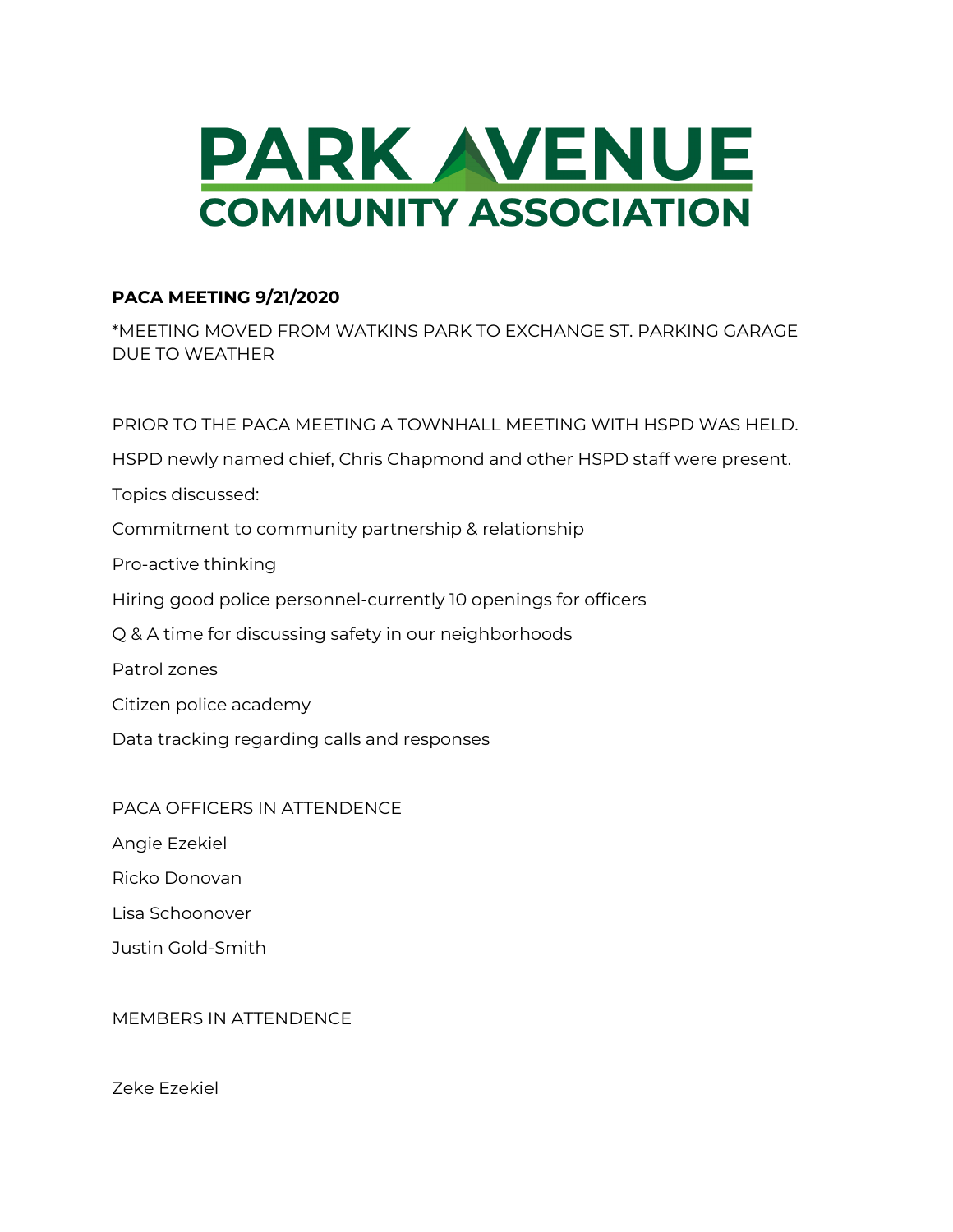| Jan Clark           |
|---------------------|
| Fil Griggs          |
| Mark Toth           |
| Erin Holliday       |
| <b>Cindy Rogers</b> |
| Dave Reagan         |
| Baker Gold-Smith    |
| Jean Signor         |
| Hannah Mils         |
| Patti Wakefield     |
| Thomas Dysinger     |
| Anna Rogers         |
| Chris Rix           |

Angie called the meeting to order.

## **CURRENT BUSINESS:**

- 1. Ten new lights are on hold for installation
- 2. New website: [www.pacahotsprings.org](http://www.pacahotsprings.org/)
- 3. Watkins Park update
- 4. CDBG funds-sidewalk improvements, bump outs, bus shelters
- 5. Donation from Martin Eisele family

Chris Rix has purchased the old Perry Plaza property and is planning on starting renovations soon.

Visit Hot Springs will feature Historic Park Ave. area.

Summerfest officially cancelled.